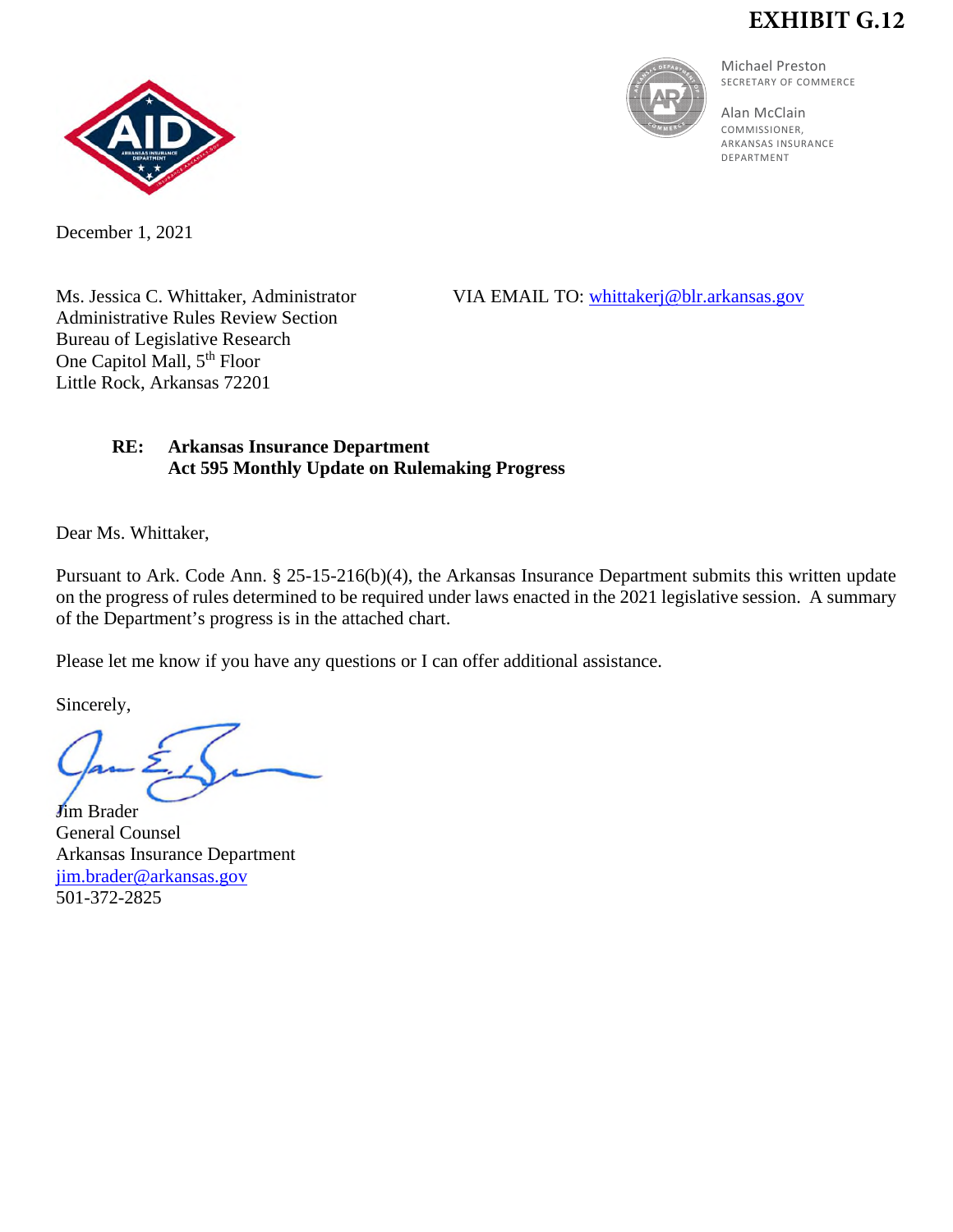## **ARKANSAS INSURANCE DEPARTMENT Act 595 Monthly Status Report**

**I.** The following Acts from the 2021 legislative session require rulemaking and were included in the *Report on the Acts of the 2021 Regular Session Requiring New Rulemaking.* The Arkansas Insurance Department ("AID") will be taking the following rulemaking actions for these Acts:

| Act         | <b>Rule Name</b>                               | <b>Rule</b>          | <b>Summary of Law &amp; Status</b>                                                                                                                                                                                                                                                                                                                                                                                                                                                                                  | <b>Action</b>         |
|-------------|------------------------------------------------|----------------------|---------------------------------------------------------------------------------------------------------------------------------------------------------------------------------------------------------------------------------------------------------------------------------------------------------------------------------------------------------------------------------------------------------------------------------------------------------------------------------------------------------------------|-----------------------|
| Act<br>665  | Pharmacy<br>Audits                             | <b>Number</b><br>118 | The purpose of this Rule is to comply with Act 655 of<br>2021 to issue a required rule to enforce the pharmacy<br>bill of rights as well as to make required rule changes<br>consistent with changes to definitions made this session<br>in Act 655 of 2021, to apply our PBM rule to self-funded<br>plans and also to establish a network adequacy standard<br>consistent with federal law.<br><b>Status: Public Hearing on December 14, 2021</b>                                                                  | Amend Rule            |
| Act<br>1018 | Insurance<br><b>Business</b><br>Transfer (IBT) | 126                  | The Insurance Business Transfer rule ("IBT") satisfies<br>the rulemaking mandate and will govern the application<br>and approval process for one company ("transferring<br>insurer") to develop and implement a plan, subject to<br>approval by the Insurance Commissioner, to transfer<br>some or all of its rights, obligations, and risks on a<br>group of insurance policies, typically older "legacy"<br>policies, another company ("assuming insurer").<br>Status: Approved by ALC Effective date 1/1/2022    | <b>Adopt New Rule</b> |
| Act<br>1054 | PANS/PANDA                                     | 127                  | This rule implements Act 1054 and fulfills the Act's<br>rulemaking mandate to AID. Requires health plans to<br>provide coverage for off-label use of intravenous<br>immunoglobulin, also known as "IVIG", to treat<br>individuals diagnosed with pediatric acute-onset<br>neuropsychiatric syndrome and pediatric autoimmune<br>neuropsychiatric disorders associated with<br>streptococcal infection, or both, on or after January 1,<br>2022.<br>Status: Approved by ALC Effective date 1/1/2022                  | <b>Adopt New Rule</b> |
| Act<br>357  | Prescription<br>Eye Drops                      | 120                  | Patients suffering from glaucoma and other<br>degenerative eye diseases use daily prescription eye<br>drops to prevent further harm. Many patients,<br>particularly older patients, either spill some portion of<br>the prescription eye drops or waste some portion of the<br>drops due to failure to properly aim the drop into the<br>eye. Such patients are then at risk of running out of<br>their drops before a health benefit plan will provide<br>coverage for a refill. Without the availability of early | <b>Adopt New Rule</b> |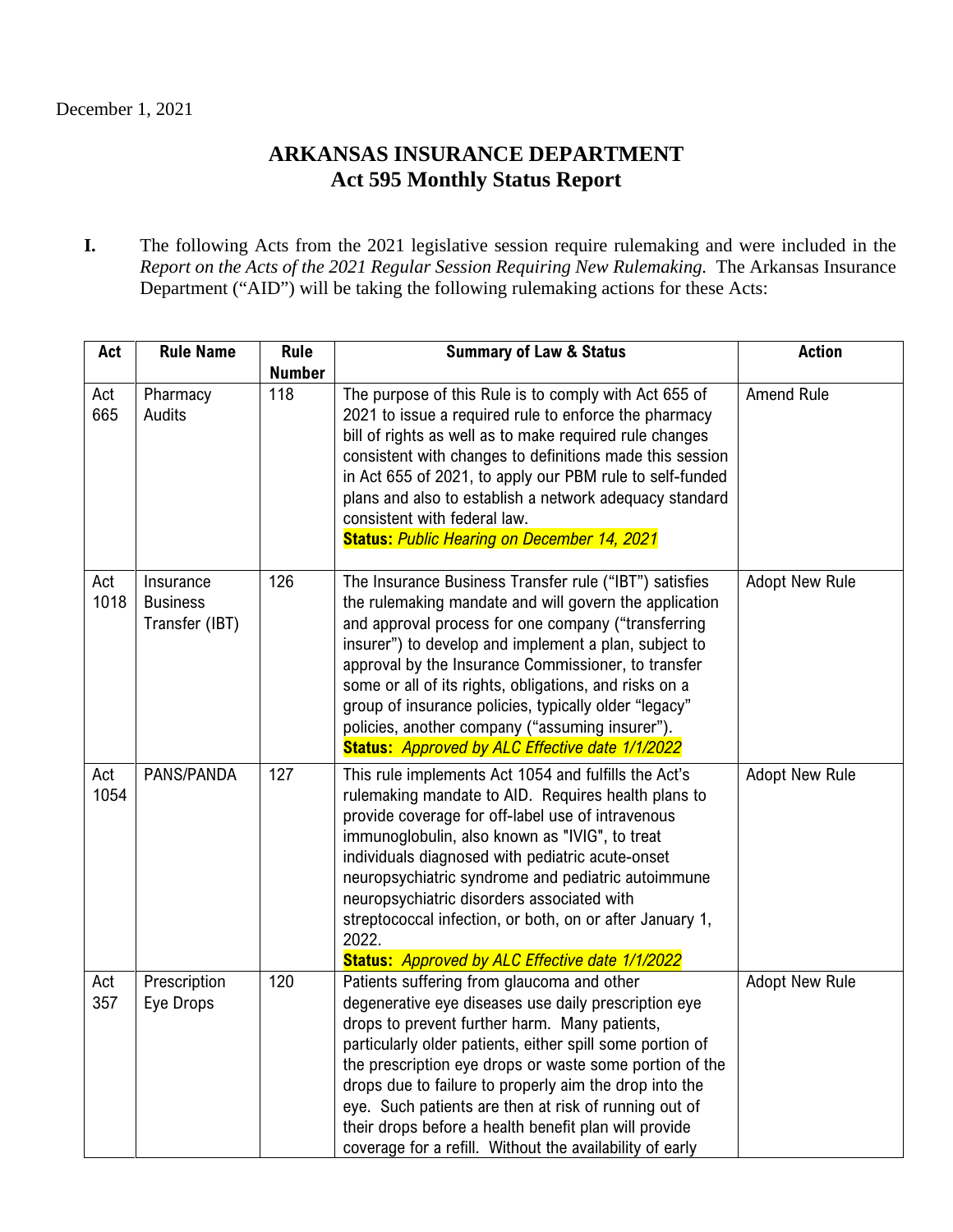|             |                           |        | coverage, patients would either have to pay full price for<br>an early refill or go without the drops and risk further<br>endangering their vision. This rule explains when early<br>refills should be allowed.<br>Status: Approved by ALC Effective date 1/1/2022                                                                                                                                                                                                                                                                              |                       |
|-------------|---------------------------|--------|-------------------------------------------------------------------------------------------------------------------------------------------------------------------------------------------------------------------------------------------------------------------------------------------------------------------------------------------------------------------------------------------------------------------------------------------------------------------------------------------------------------------------------------------------|-----------------------|
| Act<br>97   | Step Therapy              | 107    | Act 97 requires healthcare insurers to base step<br>therapy protocols on appropriate clinical practice<br>guidelines or published peer-reviewed data developed<br>by independent experts with knowledge of the condition<br>or conditions under consideration. Acts 97 also ensures<br>that patients have access to a fair, transparent, and<br>independent process for requesting a step therapy<br>protocol exception when the patient's physician deems<br>it appropriate.<br>Status: Approved by ALC Effective date 1/1/2022                | <b>Adopt New Rule</b> |
| Act<br>672  | Credit for<br>Reinsurance | 65     | Rule 65 also needs to be amended to properly align<br>itself with and support the revised statutory<br>requirements. The proposed amendments to Rule 65<br>provide guidelines and reporting forms for the new<br>process by which unauthorized reinsurers may qualify<br>to post reduced collateral to satisfy state credit for<br>reinsurance standards. Adoption of the revised rule is<br>necessary for the Arkansas Insurance Department to<br>meet national accreditation standards.<br><b>Status: Public Hearing on December 10. 2021</b> | Amend Rule            |
| Act<br>343  | Perpetual<br>Cemeteries   | Rule 2 | Allows perpetual care cemeteries to make a withdrawal<br>from the principal of the permanent maintenance fund<br>once every ten years in order to make capital<br>improvements and infrastructure repairs.<br><b>Status:</b> Approved by ALC Effective date 1/1/2022                                                                                                                                                                                                                                                                            | <b>Adopt New Rule</b> |
| Act<br>1103 | 340B Drug<br>Pricing      | 123    | The purpose of this Rule is to simply to comply with Act<br>1103 of 2021 by issuing a mandated rule to implement<br>Act 1103. The proposed rule simply copies and pastes<br>the statutory code enacted in Act 1103 of 2021. AID is<br>aware of no interpretation of issues or ambiguities at<br>this time needing clarification in a rule. This may<br>change during rulemaking.<br><b>Status: Pending approvals</b>                                                                                                                            | <b>Adopt New Rule</b> |

**II.** The following Acts from the 2021 legislative session require rulemaking and were **not** included in the *Report on the Acts of the 2021 Regular Session Requiring New Rulemaking. However,*  AID believes rulemaking in needed for the operation of the laws and will be taking the following rulemaking actions for these Acts:

| Act | Agent/Adjustor | 31 | Requires adjuster applicants to complete a minimum of   | Amend Rule |
|-----|----------------|----|---------------------------------------------------------|------------|
| 397 | Licensing      |    | 20 hours of pre-licensing education before taking their |            |
|     |                |    | Arkansas adjuster examination. Specifies the number of  |            |
|     |                |    | hours in each subject area an adjuster applicant must   |            |
|     |                |    | complete, and a pre-license education course must       |            |
|     |                |    | offer. Clarifies that electronic signatures may be used |            |
|     |                |    | for all pre-licensing education forms that must be      |            |
|     |                |    | submitted to the Department.                            |            |